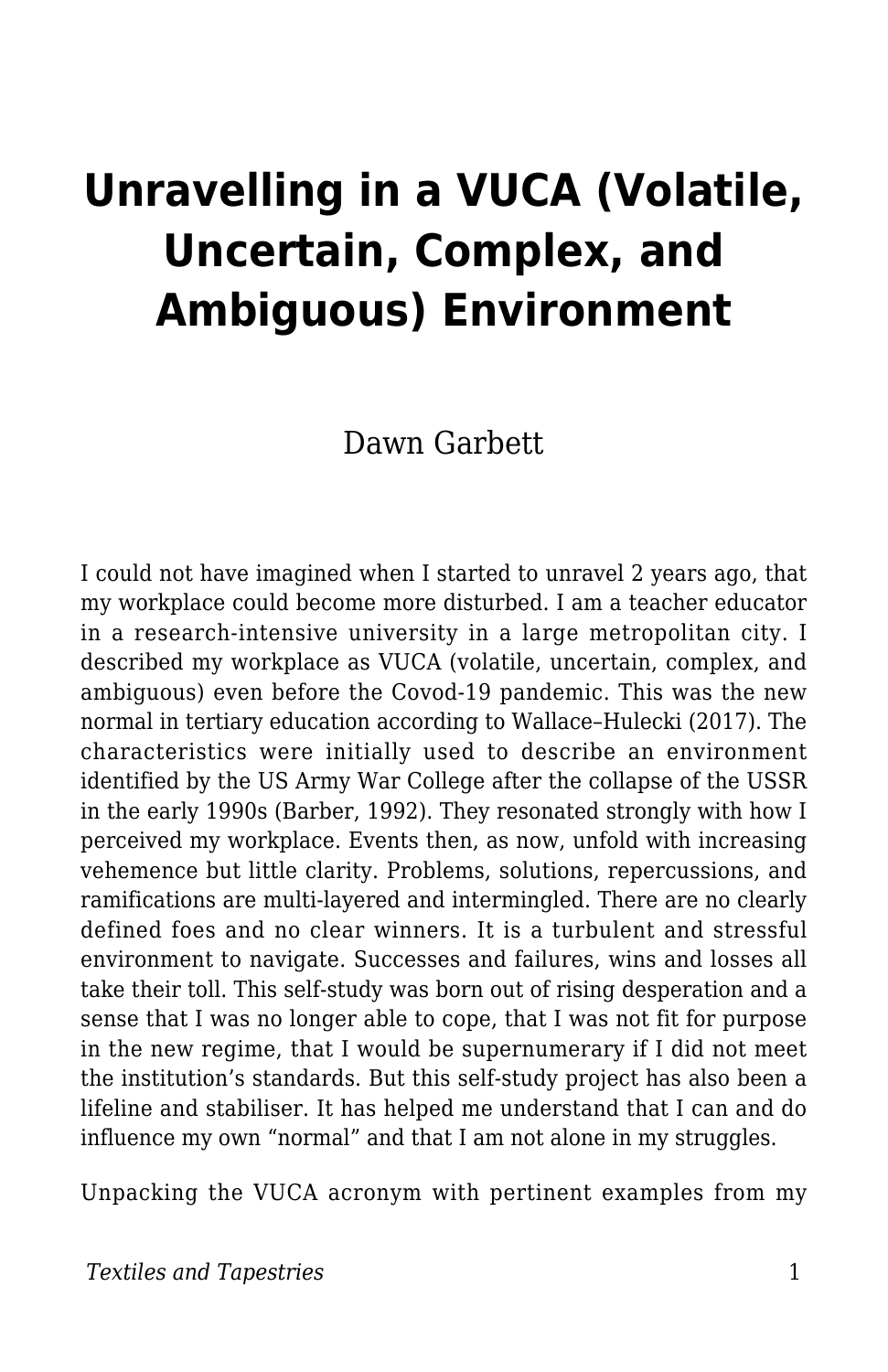specific context illustrates the position I found myself in. The environment is Volatile, with rapid, unforeseeable changes. I have worked in the university for many years and have worked through the systematic procedures for introducing new courses or making changes to existing courses. There are regulatory hoops to pass through, steps on proformas to follow, requirements to be met. It was, therefore, a bolt out of the blue for faculty to be informed three months prior to the start of a new semester that face-to-face teaching hours per course would be reduced from 36 to 27 hours. The rationale given was to manage staff workload and enable small class delivery of curriculum subjects rather than require a component of them to be delivered as mass lectures. In fact, time since then has shown that it had a minimal impact on reducing staff workload but added to the challenge of providing a high-quality programme in less time. Of course, the challenges this change wrought were completely overshadowed by the institution's response to lockdown requirements in the global pandemic in March, 2020.

Uncertainty in this environment abounds. There have been two recent restructurings in 2012 and 2018 in response to falling enrolments and disproportionately high academic staffing costs. In the most recent restructuring, criteria were established to identify staff who were supernumerary. The most senior academics (i.e. Professors and Associate Professors) and senior Professional Teaching Fellows (at Grade 4, the highest grade) were excluded—or protected, depending on your viewpoint—from the process by edict from the Vice-Chancellor. One in five of those staff members who were not excluded from the process were made redundant. Regardless of whether you were inside or outside the ring-fence, it was an uncertain time for staff and the ramifications continue to linger.

These are two examples - one sudden and unforeseen, the other more protracted and anticipated. Other forces coalesce to give rise to a Complex situation. There are reducing numbers of students enrolling in our teacher education programmes for numerous reasons - be that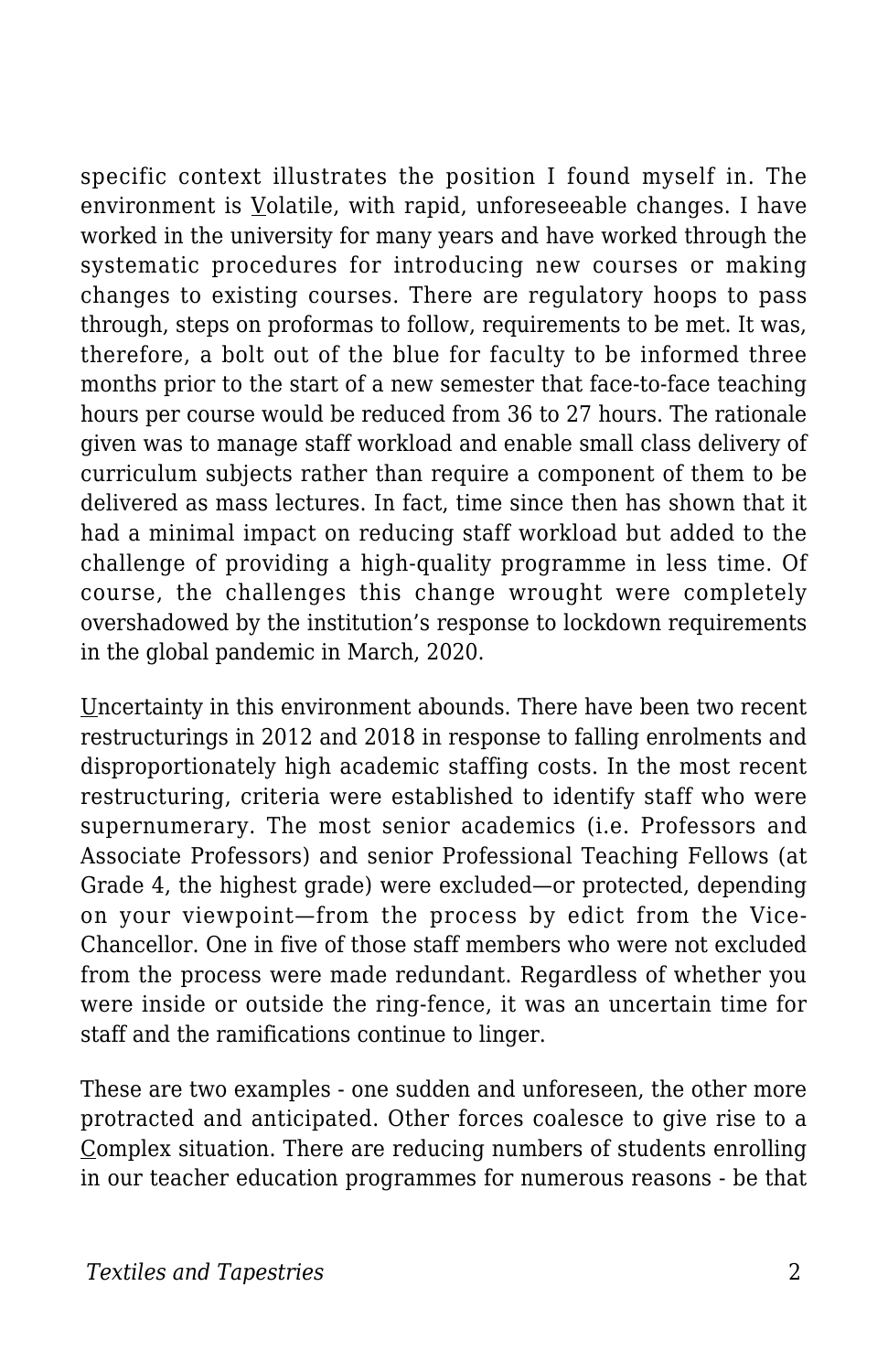the economic climate, the way the programmes are marketed, competition from other providers, or the perception of teaching as a career. The profile of the faculty is changing in response to the University's strategic plan and the Teaching Council's requirements. There are multifarious challenges impacting our work with no single cause or solution.

There is considerable Ambiguity or lack of clarity around what events or decisions might mean or the effect they may have in months or years to come. An example was the decision to move the starting date of the secondary graduate teacher education programme forward by 3 weeks to align more closely with the school terms. As a result, this programme's semester start and finish times no longer aligned with the rest of the University's. An unanticipated consequence was to disrupt previously approved research and study leave plans for some staff members who found themselves unavailable to teach from the beginning of the course.

As is typical in many institutions, change is one of the few constants in my workplace. I know that this is not uncommon or an aberration. While the examples may be specific to my institution, the volatility, unpredictability, complexity, and ambiguity are not. Nor is the fundamental shift in the way universities justify their existence in a neo-liberal environment unique. Olssen and Peters (2007) reported an increasing emphasis on measurable outputs, performance indicators, and quality assurance measures in universities around the world. Kinman (2014) wrote that the rise of neoliberalism "has created increasingly complex and unpredictable working conditions where academics are viewed as 'knowledge workers' and educational outcomes 'economic goods'" (p.220). The need to be accountable in all aspects of our work as academics has become more and more prevalent. I know I am not the only one expected to demonstrate my competency (I am loathe to write "excellence") in teaching, research, administration, and pastoral care. I have enjoyed the variety of these different roles but the expectations and demands of each often pull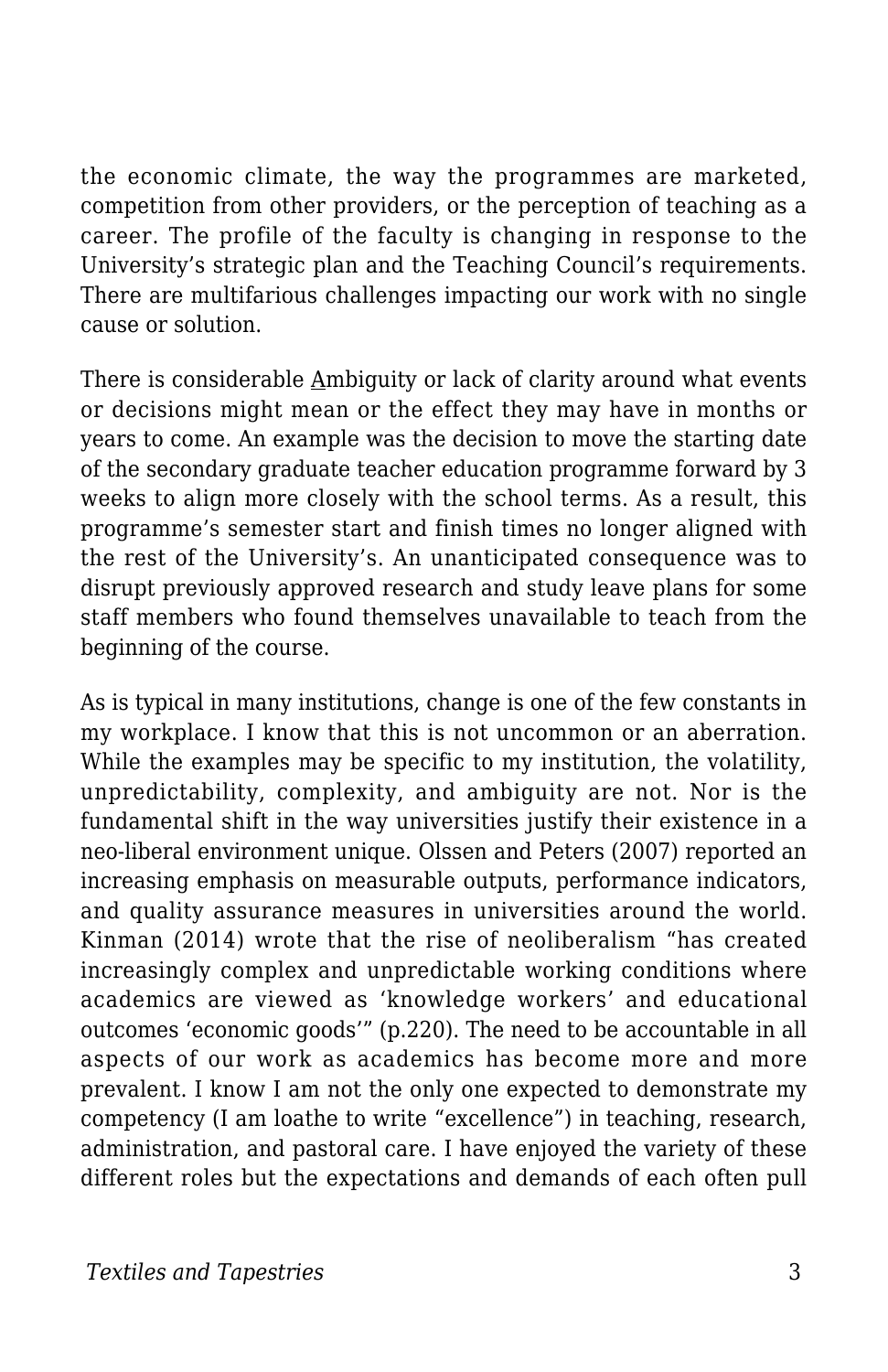me in opposite directions resulting in a negative impact on well-being. Again, I know that I am not alone in this regard. Kinman and Johnson (2019) note that research in the university sector "suggests that the resources that have traditionally protected academic employees against stress and burnout, such as tenure, autonomy, collegiality, and role clarity, are diminishing rapidly" (p.159). According to the Times Higher Education (2014) report, 4 in 10 academics claimed stress was affecting their health.

A consequence of feeling increasingly powerless in a VUCA environment, exacerbated by incidents such as the first one I outline below, triggered an unraveling and headlong dive into distress. Fortuitously (or perhaps out of necessity) I embarked upon a selfstudy of two complementary strands. One strand, with an international colleague, focused on how we could support one another to live well in the academy through an intercollegial friendship (Garbett and Thomas, 2020). The other strand, this project, gave me the impetus to learn about myself as a senior female academic pitted against structural violence (Graeber, 2012). My focus was to renegotiate my relationship within an unforgiving, turbulent workplace. Initially, I was desperate to understand the forces that were operating to destabilise me. Now, with the benefit of having read more, thought more, discussed more, and enlisted the help of professional therapists and critical friends, I am not so much desperate but determined to take a stand and claim my space in the VUCA environment.

My focus in this chapter is to detail my response to two incidents – one that triggered my distress and the other that marks a victory of sorts. I use both literature and colleagues as critical friends to support how I reframed my initial reactions and learnt from each experience.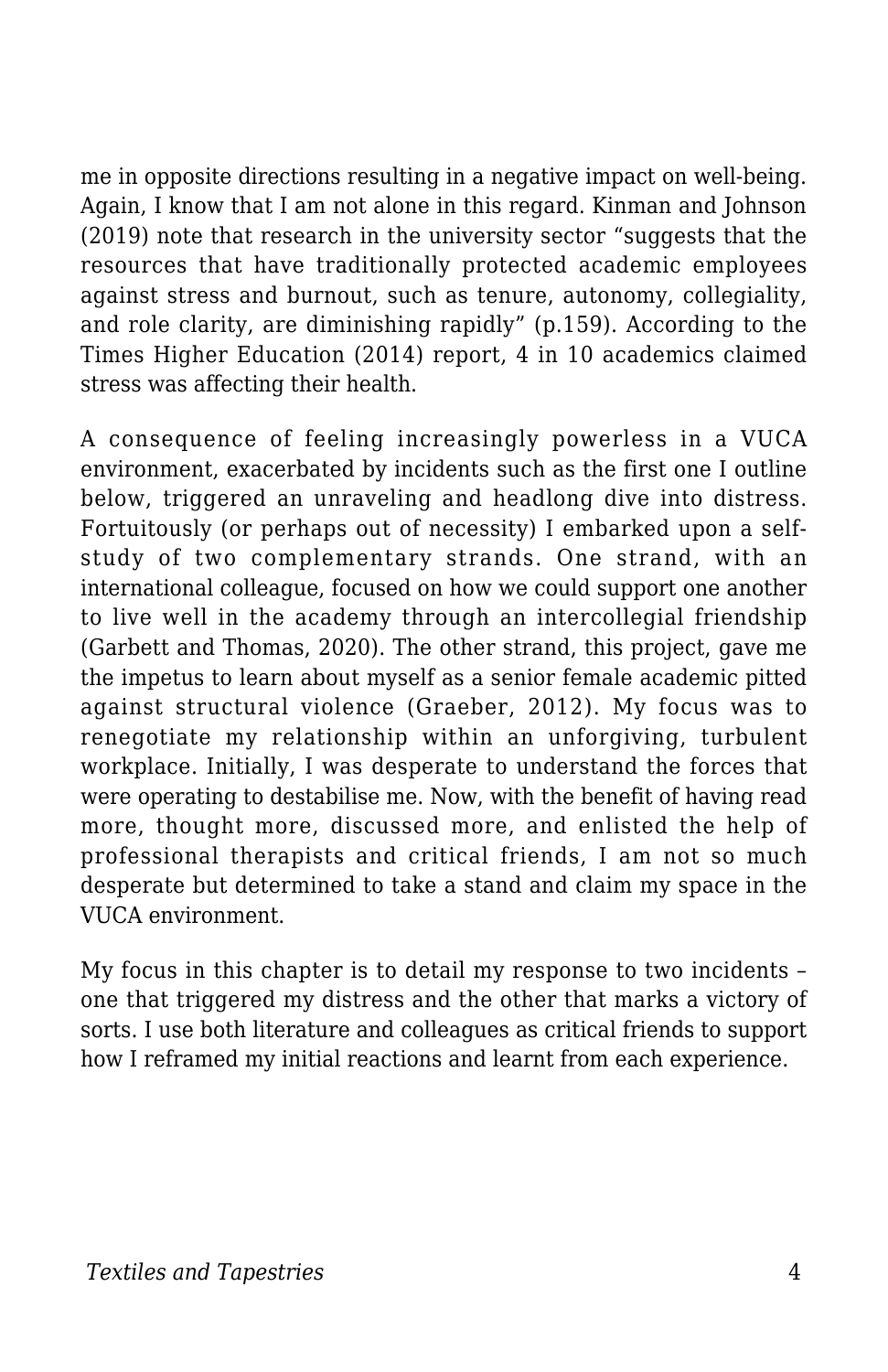### **Method**

This project bears the hallmarks of self-studies. It is driven by a desire to improve my practice as an academic. It is qualitative and collaborative in as much as I have created a safe space with critical friends and the literature to make explicit to myself the tensions in my workplace (La Boskey, 2004). By sharing my insights here and making them available for critique, I seek to validate my understanding of contemporary academic life (Fletcher & Ovens, 2015).

My data sources include notes and personal reflections captured in a professional journal (Holly, 2003). Journals are used in a variety of ways and for a variety of reasons by many self-study researchers (Ovens & Garbett, 2020). Tobin and Kincheloe (2006) for example, wrote that they used journals: to enhance their critical consciousness and to document observations and lived experiences, along with pondering on them reflectively and inadvertently creating a text that had the possibility to enact transformational change. I have used an electronic journal to record my response to articles, blogs, books, and chapters. I have described events and their impact on me in this journal as a way to reconsider their meaning and to wonder how else I could have interpreted them. As a way to further explore and reframe my thoughts, I have interleaved the literature, often commenting on chunks of text that have been particularly important. I have also used a paper and pen journal to reflect on counselling sessions and discussions. My journal entries are a messy, disorganised data set only some of which I have shared with critical friends. Their responses have caused me to review and reframe my thinking and subsequent journal entries.

I have used on-line apps such as Telegram and WhatsApp to express my feelings to critical, virtual friends. These virtual friends are an extension of an inner circle of confidantes and are separate from my immediate colleagues. Reiterating and venting my frustration, amazement, and astonishment at how actors play out their roles in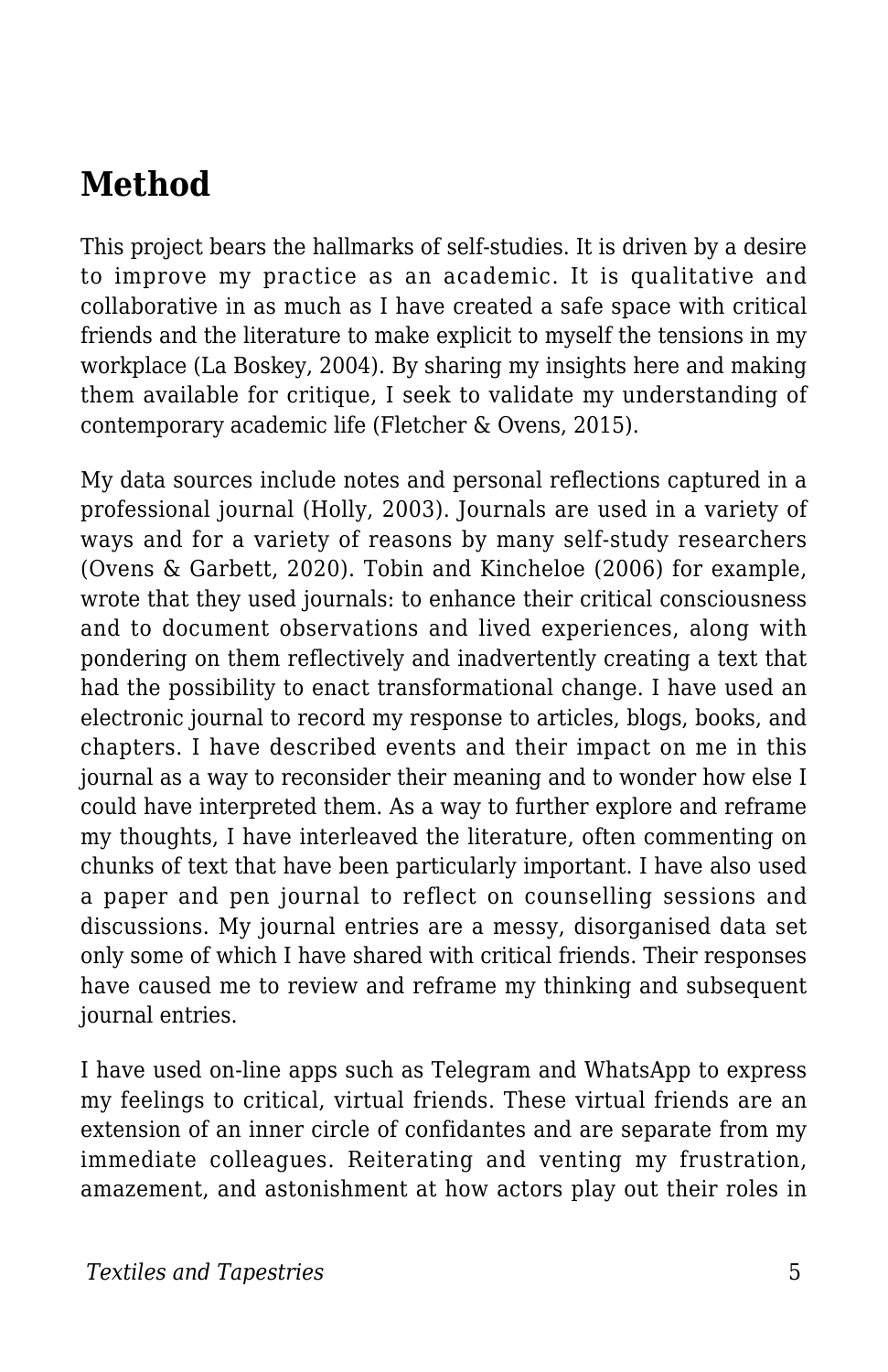this on-line environment often provides comic relief from a turgid situation. I have become the queen of memes, gifs, and acronyms – shorthand to express the full gamut of emotions.

Analysis of this data has been iterative and is on-going. I admit that it is not a systematic analysis. There are some themes that have not so much emerged as swamped my writing. Those that I have dwelled on, tussled with, and come back to in multiple fora have become the backbone of this chapter. I am well aware that this may be seen as solipsistic and self-indulgent but it is an honest and personal account of my learning journey. I have become more aware of the stressors in my academic life. My intention is to share these insights so that others may be encouraged to reflect on their own position and power within contexts.

#### *Incident 1 (May 2018)*

Our institution requires all academics to compile an electronic summary of teaching, research, and service and to set goals annually. This forms the basis of a conversation with a line manager. I had had my annual conversation several weeks prior to receiving an email from my line manager who wanted to talk to me. There had been nothing untoward in our conversation reviewing my summary so when my line manager told me that my performance on a one-to-five scale was rated as four–poorly performing—it was a shock. My line manager needed to give an explanation to the Dean. They added that the situation was unprecedented in their experience. What was at issue was that I had not published three peer-reviewed research outputs in the preceding 12 months. The 20,000-word chapter I had worked on for an international handbook (Garbett, et al., 2020) had counted as one output (as would a single 6,000-word article in a reputable journal) but editorials and other research was deemed of marginal academic rigour. I took from the meeting that I was the only underperforming Associate Professor in the department—possibly in the Faculty! I did not attempt to argue with the evaluation or defend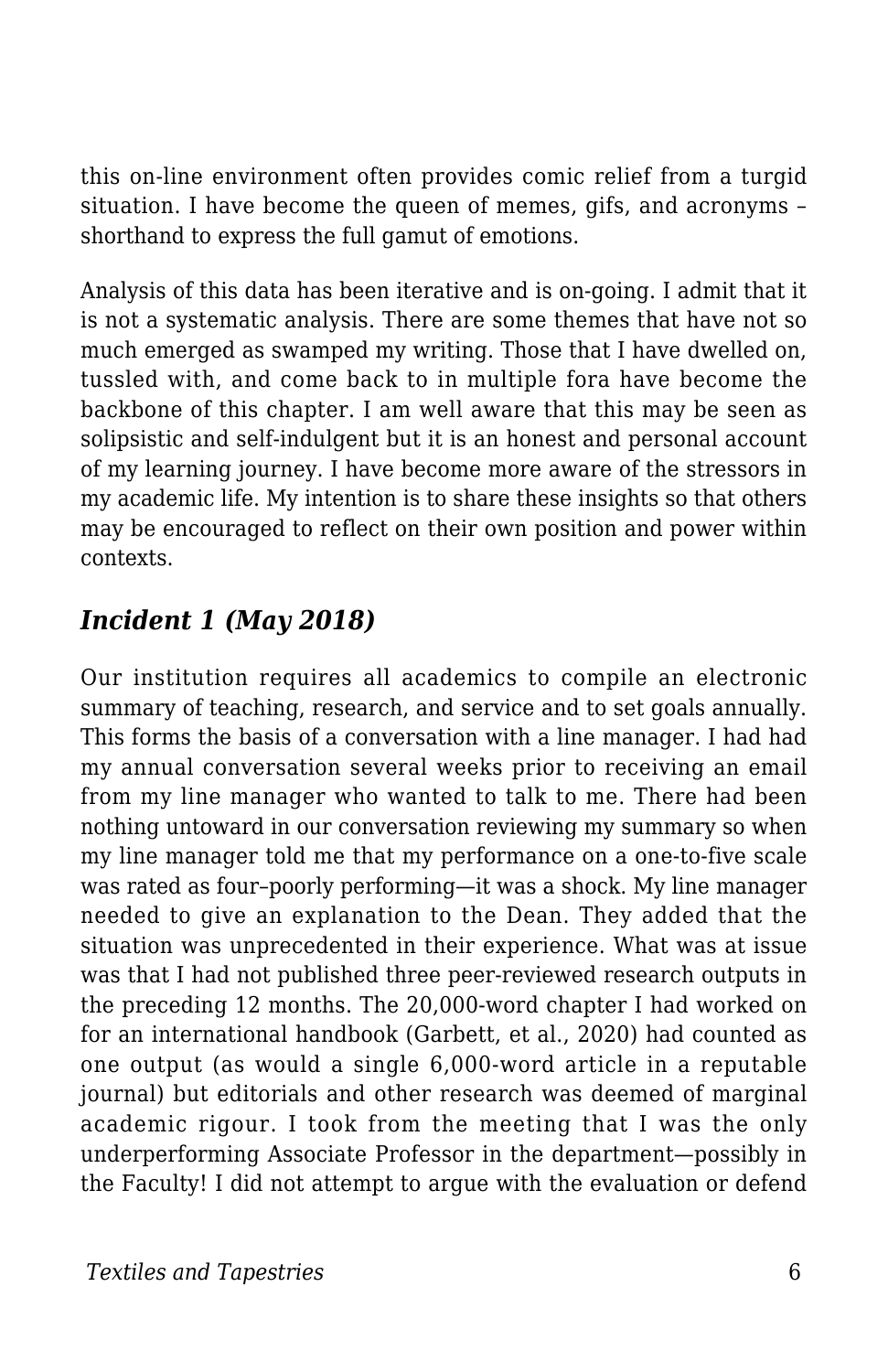my record of accomplishment. I mumbled something about outputs in the pipeline and left my line manager's office with the word "underperforming" ringing in my ears. No one else witnessed the exchange. I never saw that my line manager had completed any report to pass up the managerial chain. I never emailed to follow up or give myself some closure—I was humiliated. The exchange continued to fester in my mind, unchecked.

#### *Response*

Later that year I travelled under the auspices of research and study leave to a Canadian university. While I was there as an international visitor, my host, Lynn, and I developed our self-study project focused on supporting one another to live well in the academy (Garbett & Thomas, 2020). I shared the stigma of being underperforming with her. We discussed at length how our performance (as teachers, researchers, and providing leadership) was evaluated at every turn. Working and being in a different university was a refuge. Returning to my home institution later that year though sent me further downward. I was self-aware enough to realise that I was not coping and sought professional help. Through reading, writing, and collaborating in the aforementioned self-study, I discovered how I wanted to position myself as an academic going forward.

One article (Graeber, 2012) resonated in particular. He had written that "structural violence [was] any institutional arrangement that, by its very operation, regularly causes physical or psychological harm to a certain portion of the population, or imposes limits on their freedom" (p.112). He wondered whether violence was the only form of human action that could be effective regardless of whether you knew anything or nothing about the other person.

Pretty much any other way one might try to influence another's actions, one at least has to have some idea who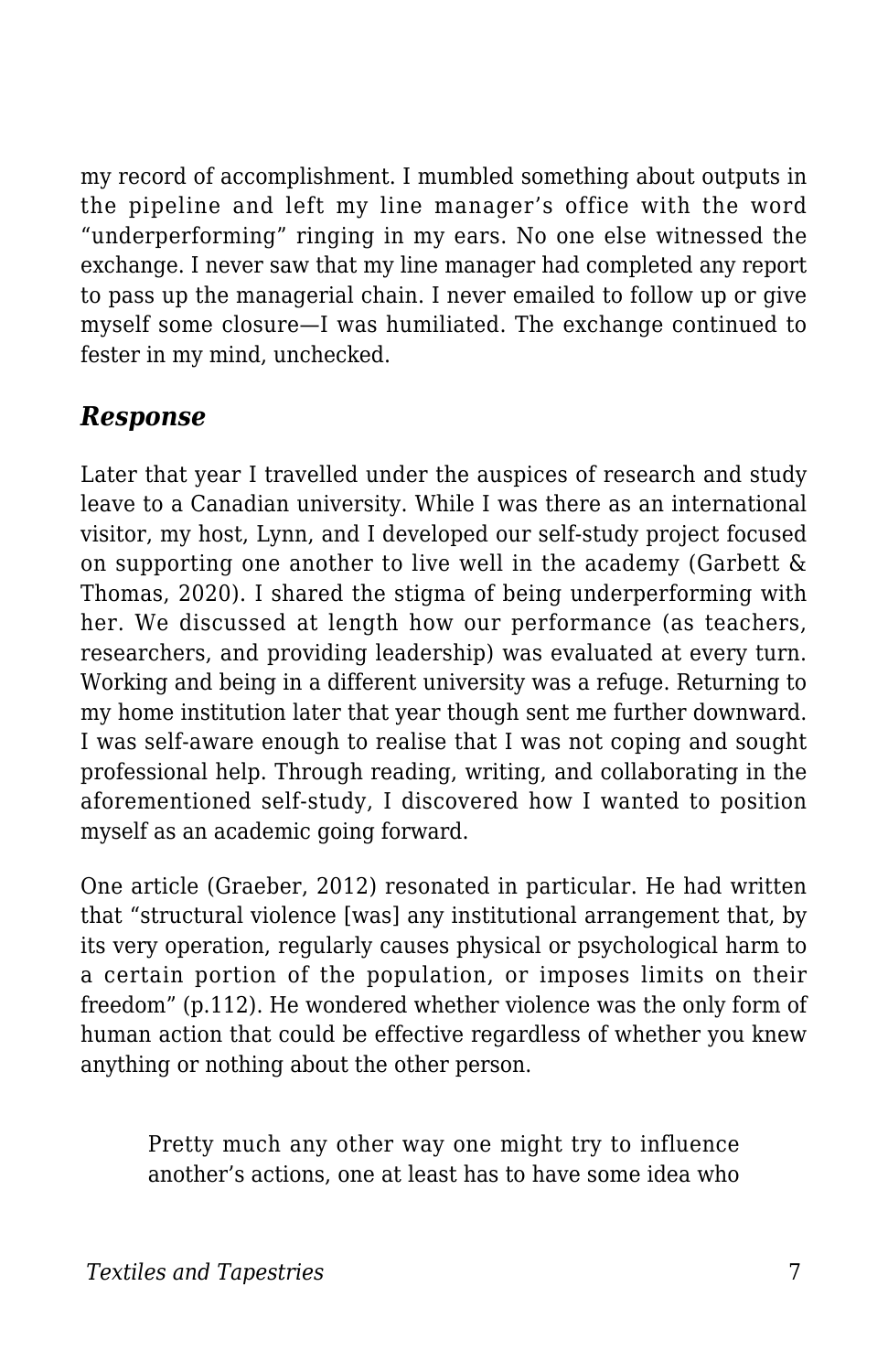they think they are, who they think you are, what they might want out of the situation, and what their aversions and proclivities are. Hit them over the head hard enough and all of this becomes irrelevant. (Graeber, 2012, p.116)

I thought about the turbulent VUCA environment I worked in and commented in my journal

[Graeber says that just] the threat of violence serves to stupefy us. Isn't this ironic but so true – with a violent act – telling someone they aren't performing for example you don't have to know anything about the person, how they will take it or what the ramifications might be. You must know that doing the act of violence will have the effect of making them feel powerless, that the violence/statement was somehow justified, unarguable, incontestable, incontrovertible – however absurd or erroneous it may have been (Journal entry, response to Graeber's article, 9 Sep 2019).

I had worn being an underperforming academic like a sackcloth for more than a year. Now it was beginning to make more sense to me. I wrote in this same journal entry:

Academics are under constant threat – our institution's restructuring meant that the real threat of being turfed out of the institution was so great that we just accepted it and kept our heads down. …It is as though a stone has been dropped into a bucket of water – a splash and then nothing. All is calm, all is as it was and should be. Carry on, nothing to see here folks (9 Sep 2019).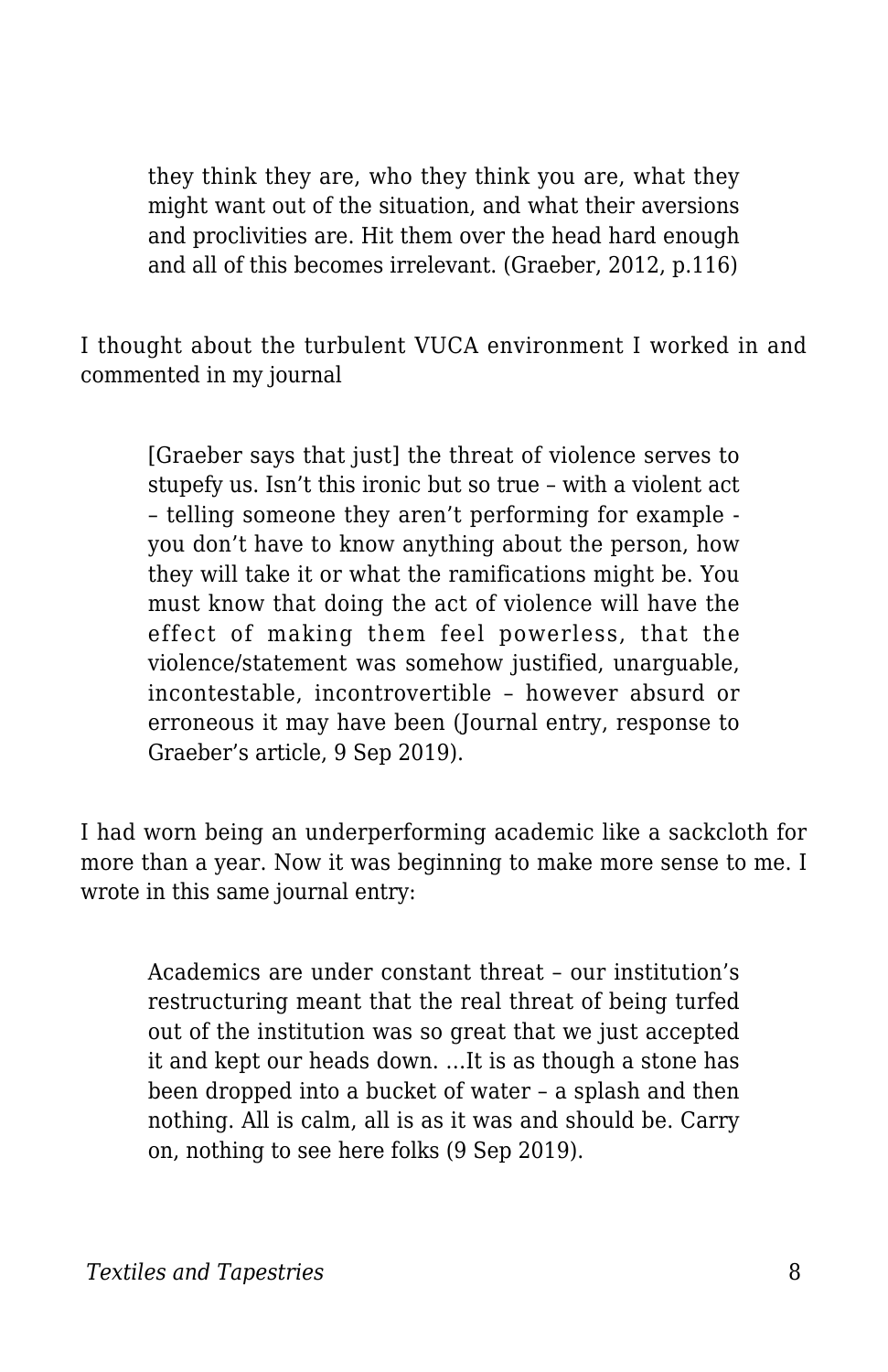When I finally started sharing my story with colleagues, they told me about their own confrontations with those in management positions. Given the volatility and uncertainty in our workplace, many had become silent victims - fearful, disempowered, and undervalued. Very few felt they were in a position to challenge the status quo. For me, that had amounted to accepting the judgment that I was not performing at the level expected of an Associate Professor as valid. The intimation that I was the only person who had failed to meet expectations had added insult to injury and kept me even quieter. Through reading more literature and talking to others (former colleagues who were no longer employed at the university, critical friends, and others online) a theme of empowerment started to gain traction in my journal and a determination to take a stand against the structural violence as an academic emerged. I no longer felt cowed into silence. Talking with others led to a thoughtful sharing of strategies and approaches to dealing with the stressors inherent in the workplace that we were all exposed to.

#### *Incident 2 (November 2019)*

Towards the end of November 2019, draft workloads were circulated via email to all teaching staff. Teaching, research, and service components are apportioned 40:40:20 as a full time equivalent academic workload. My teaching and related teaching duties component showed 965 hours, excluding a projected further 150-200 hours of post-graduate supervisions. The standard academic teaching component was between 630-810 hours so my projected teaching load looked to be at least 300 hours above the upper limit. I emailed my concern to the Head of School.

I do not want my name put down against courses that I will not have the capacity to teach. I am not prepared to be a placeholder and have this as my responsibility to worry about over the coming months (email, 21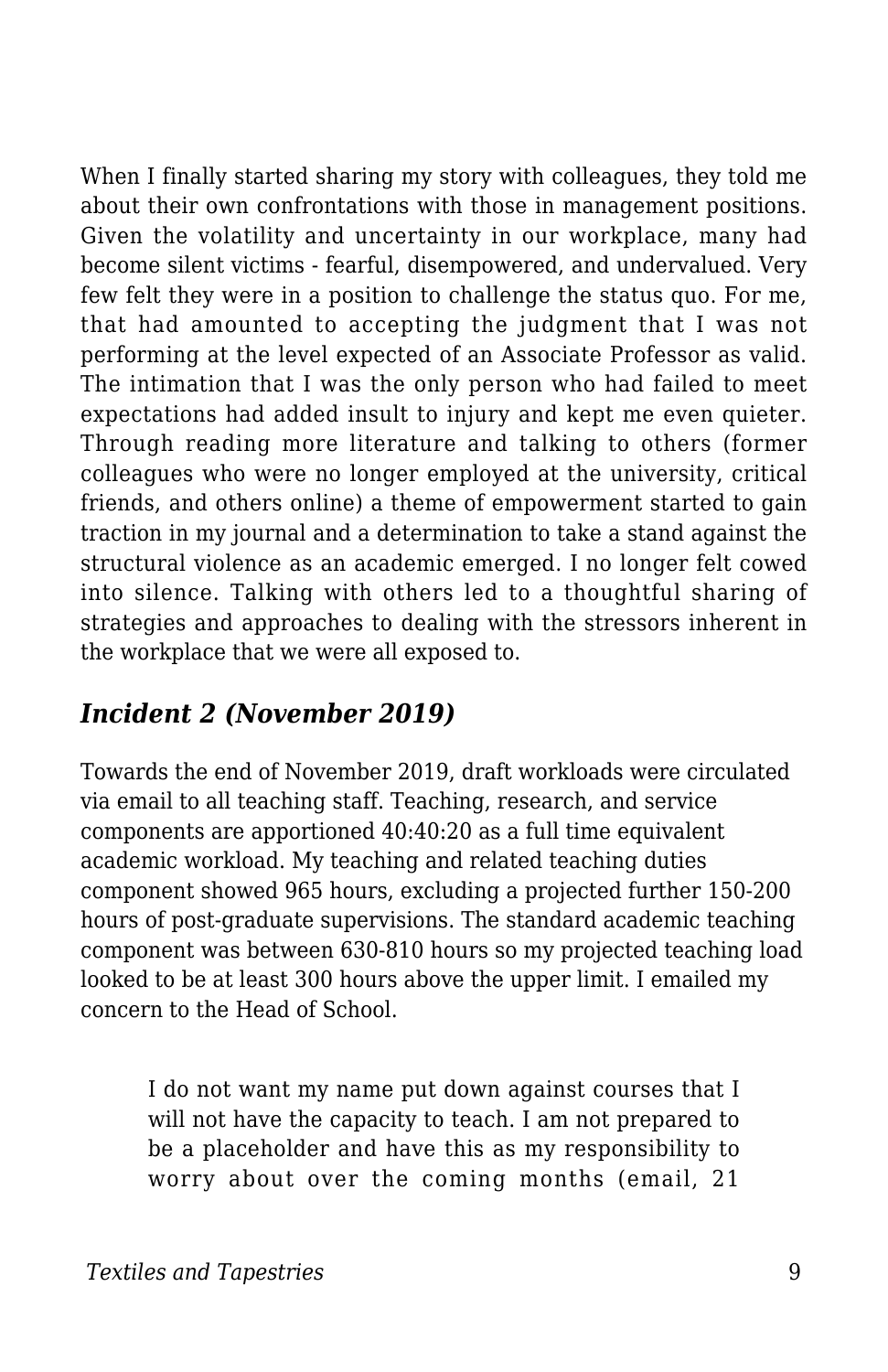November 2019).

I received an immediate reply reassuring me that it would be resolved. However, from past personal and shared common experiences, I knew how difficult it was to change things once they had solidified. I responded:

[I]n the past, working well overload and being used to "fill gaps" has become a fait accompli if not challenged early. I am not responsible for the staff shortages. I am not prepared to teach above the maximum 810 again [as I had in previous years]. It is stated in the Health and Safety at Works Act (2015): Whoever creates the risk manages the risk. HSWA requires health and safety work risks to be managed. This means consideration of the potential work-related health conditions as well as the injuries that could occur. Health conditions include both physical and psychological acute and long-term illnesses.

It also states in the Foreword of the University's Health, Safety and Wellbeing Policy, 2019 that "the University must go beyond legislative compliance to a culture that is proactive in supporting the health, safety and wellbeing of all its members."

QED I am managing the risk to my health and wellbeing proactively.

If you [the Head of School] have identified a risk as being that non-specialists may have to teach primary science courses, I would respond that the bigger risk is to ask me to teach them above load to the detriment of my wellbeing and my academic performance (email, 21 November, 2019).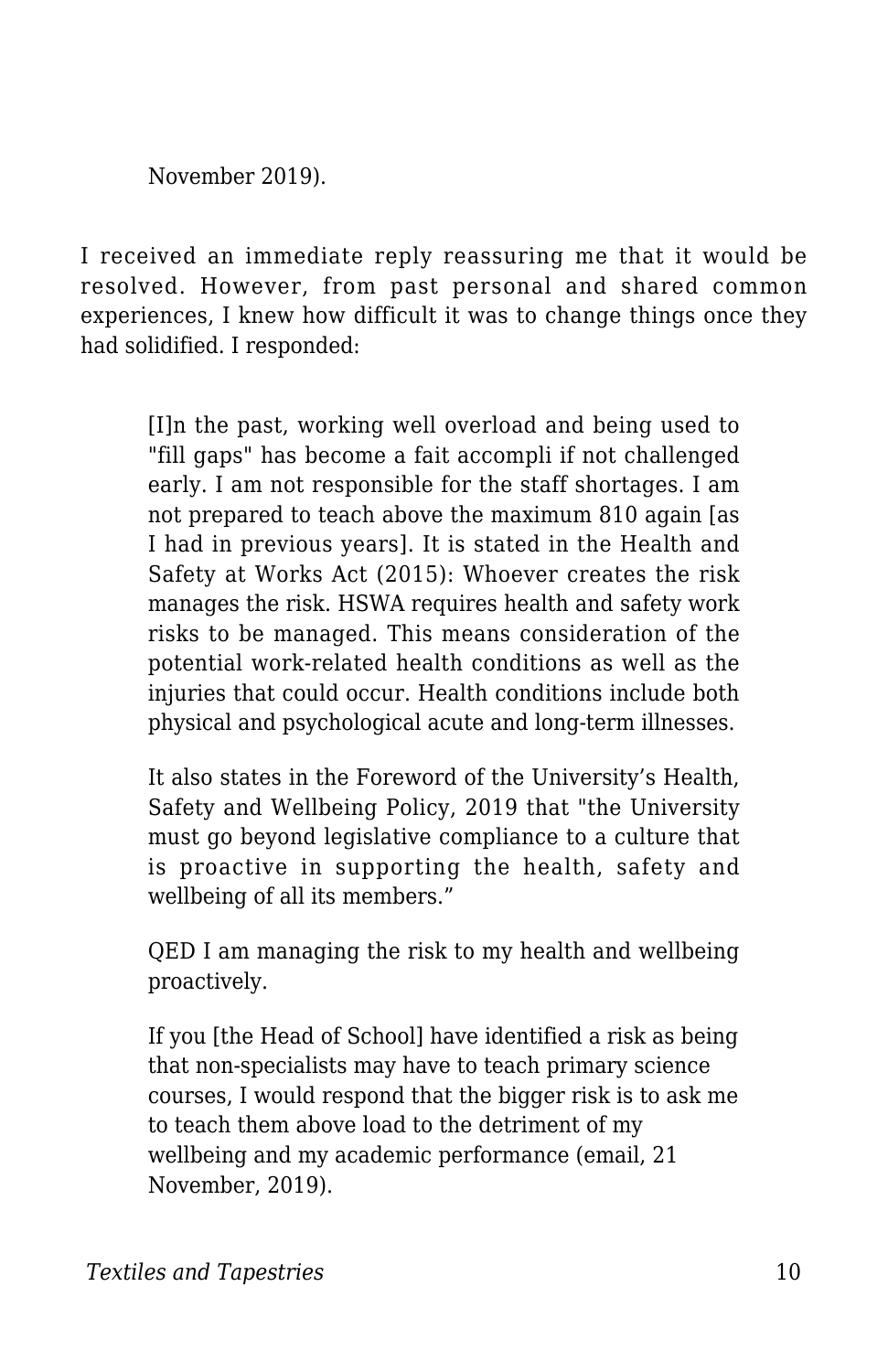#### *Response*

This email exchange, explicitly guarding my wellbeing and performance, confirms a new determination in my sense of self as an academic working in a managerialist institution. I have realised that I can, and must, assert control over what I can in my VUCA context to protect my sense of self. Knowing what I can control is the first step. Having to reduce my classes from 36 to 27 hours of teaching time, or to move to on-line teaching in the pandemic were things I had no control over. Complying with those examples did not diminish my sense of academic self even though much of my identity rests on the relationships I foster teaching face-to-face. If I have no control over something and I cannot tolerate it or negotiate a different position with the institution, then I must make the decision whether it is worth resigning my position over. This mindset has enabled me to feel more in control of my situation. It is interesting to realise that feeling cowed to submit to expectations without protest in the first incident was the start of my unravelling. Shame, fear, and embarrassment kept me silent and stuck – I did not consider at that point that I could resign. Nor did I feel I had the authority to argue. In the second incident, I had weighed up what the institution anticipated I might do against my own goals and expectations. Somewhere in between these incidents, I had reimagined myself as agentic and capable of negotiating what I wanted to accomplish within my role as a senior academic. I had realised the importance of establishing a horizontal relationship between myself and my workplace – at least from my perspective. This had been heavily influenced by my reading of Adlerian psychology, the underpinning philosophy in Kishimi and Koga's (2013) book. I summarised my thoughts to a friend:

Having a horizontal relationship means that I have no need to seek my institution's approval or meet their expectations because I am focused on meeting my expectations and satisfying my own goals. "Your goal is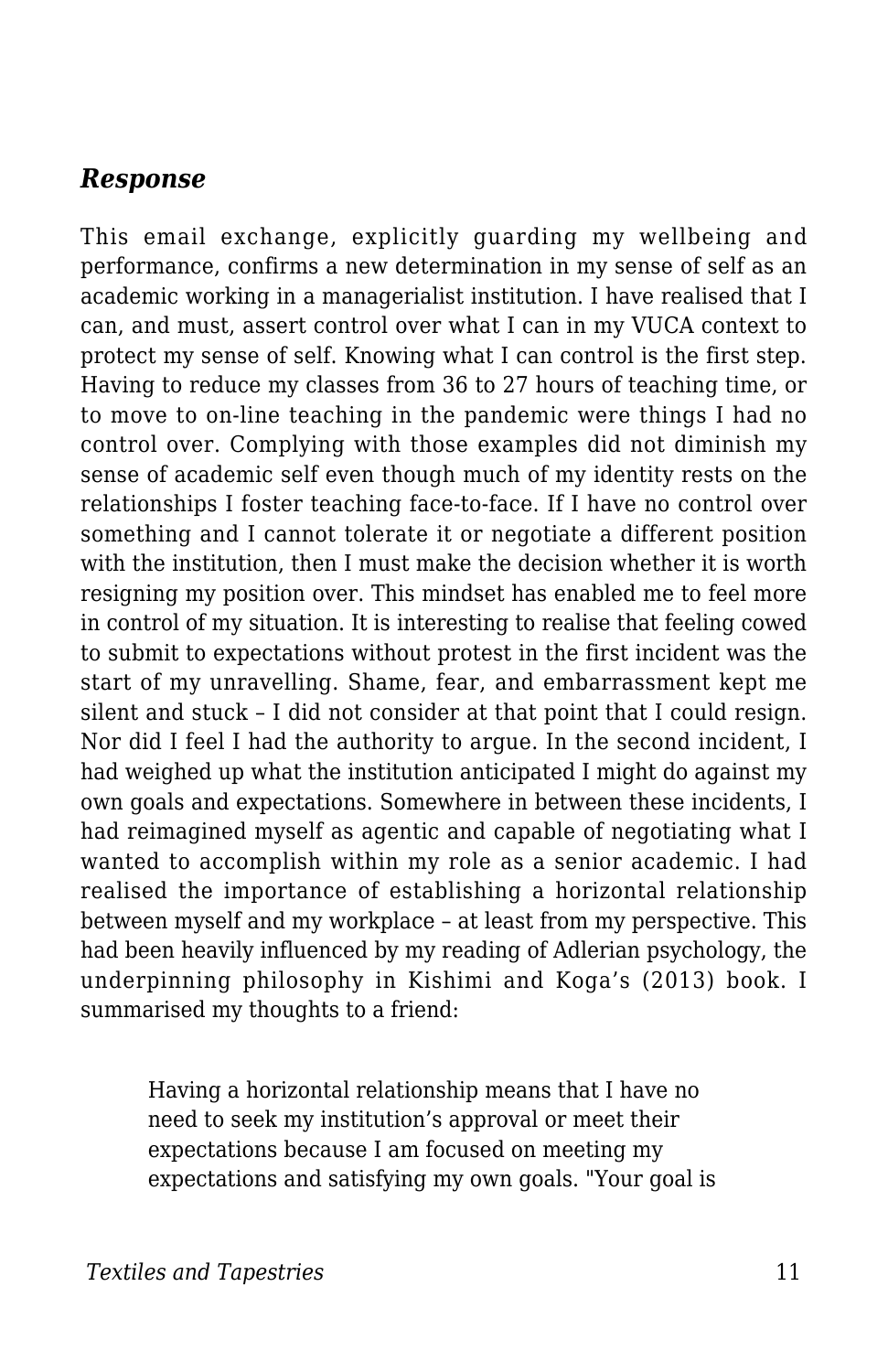to lead your life", not comparing yourself to others … we owe it to ourselves to keep trying to make a difference (Telegram, Andrea, 5 Jan 2019).

To another critical friend I explained:

By trying to take a more horizontal approach, I am looking at what I want my work to be based on. They [the university] are providing me with an opportunity to teach students and to make a difference in the way they approach teaching. That is the basis of our relationship [from my perspective]. I do that task because that is what I want to do with my energy and time. (Telegram, Lynn, 16 Jan 2019)

I knew that the institution would always want me to do more but I was determined to avoid the self-induced stress of pretending I could cope with unrealistic and constant demands. As Kinman (2014) states:

Work-related stress has significant costs for the wellbeing of academics, their families, their colleagues, their university and the quality of higher education. Universities put considerable time and effort into enhancing the student experience, and rightly so, but little consideration appears to be given to the implications of exhausted, demoralised and dissatisfied academics. (p.231)

My university does promote well-being and work-life balance as desirable and attainable. As I had read the Health, Safety and Wellbeing policy, I had noted that the university's role was to work in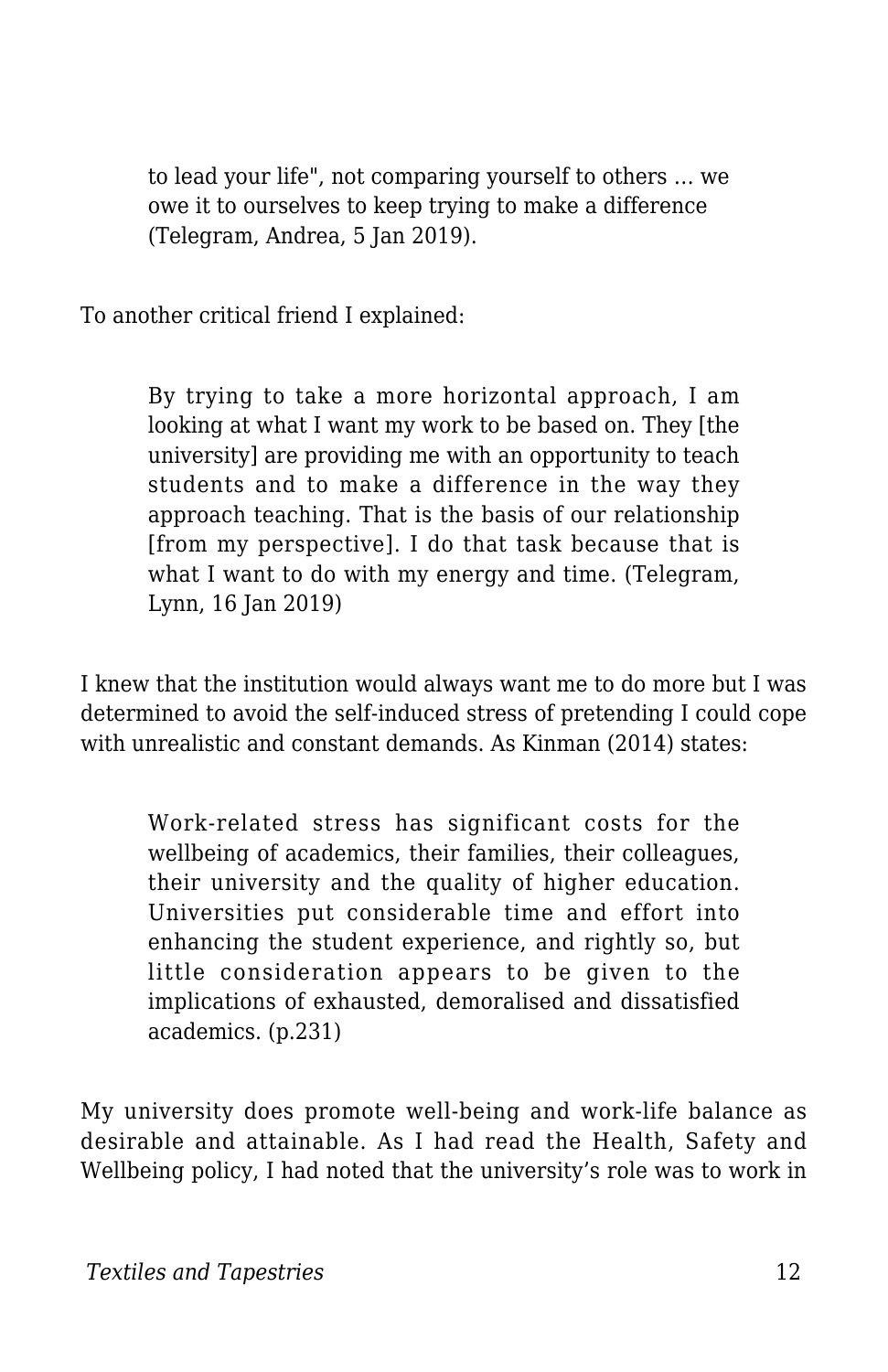partnership with the health, safety, and wellbeing representatives to achieve the required level of protection and compliance and develop effective health, safety and wellbeing management practices. However, translated to a faculty level it appeared that promoting wellbeing was largely confined to raising awareness about the detrimental effect of mental ill-health and providing access to well-being opportunities. All staff had a responsibility for their own health, safety, and wellbeing. I had read Saltmarsh's (2016) article, nodding my head in agreement.

[M]ental ill-health is invoked as an avoidable or manageable malaise, the containment of which is constituted as both devolved responsibility and celebratory occasion. Mental well-being, on the other hand, is constituted as a form of happiness that is simultaneously an unmarked, albeit obligatory duty, as well as a protection against personal crises, relational instability and institutional risk (p. 168).

I emailed to thank her and added:

I am struggling with our institution's discourse that they are doing the right thing by providing staff with the opportunity to attend Pilates classes 2 times a week at a reduced rate... suddenly it is my responsibility to take better care of myself physically…. In this highly performative environment I just wanted to let you know that reading your paper has actually made a difference to me. (email 23 Sep 2019)

I was surprised and affirmed to receive a reply.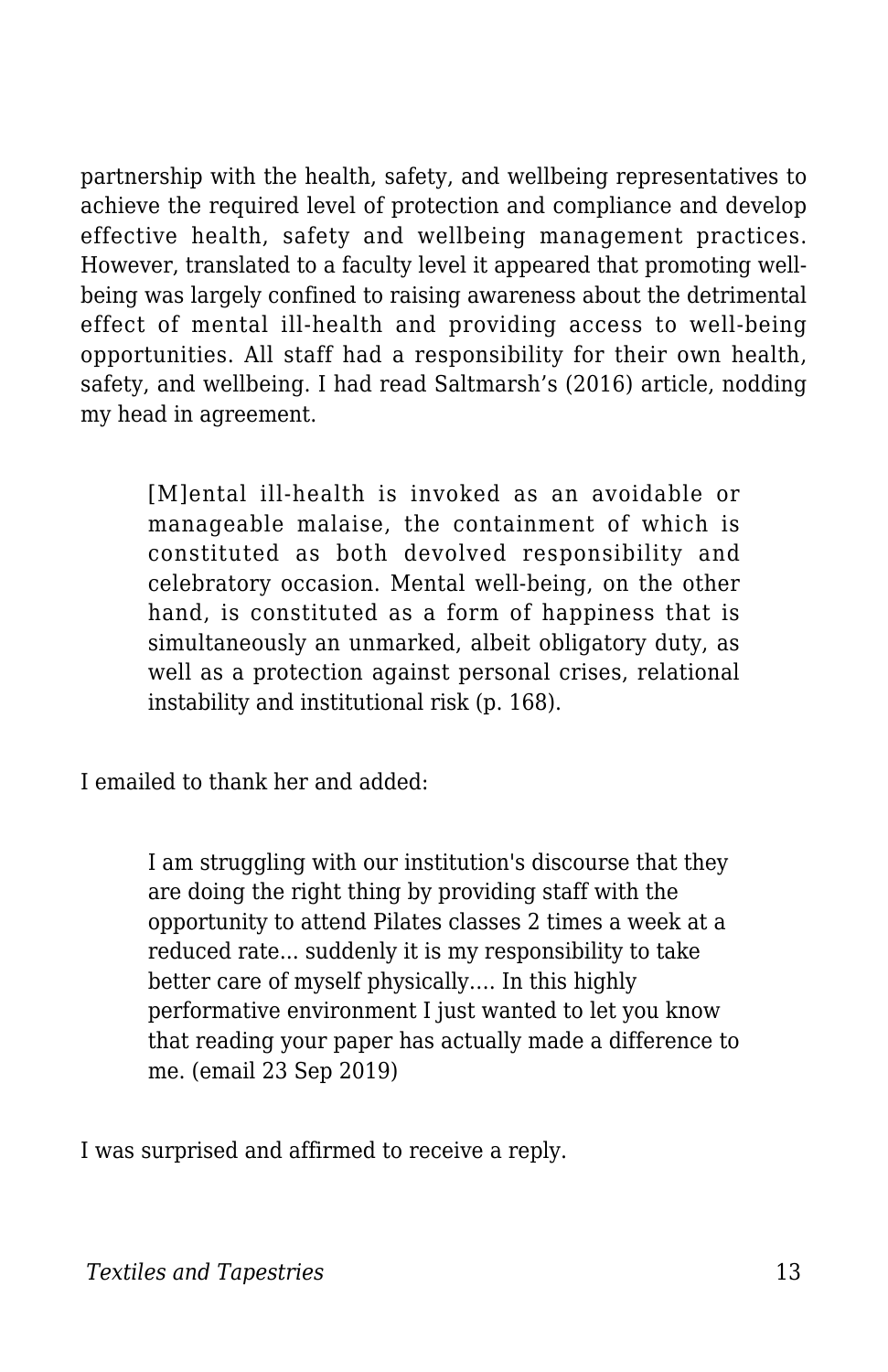Sometimes it's difficult to keep up the enthusiasm for speaking into this higher ed space, especially when there seem to be so many people lapping up the yoga-dancemindfulness-gratitude koolaid. (email 24 Sept 2019)

## **Concluding Thoughts**

This then has been my response to the challenges that are before us all as we struggle in this "new normal" tertiary environment. Wallace-Hulecki (2017) suggests that leadership in the VUCA environment should be a 2.0 version and show Vision, Understanding, Courage, and Adaptability. To take a more humane approach in what has been an inhumane environment may well be upon us all in a post-pandemic world. The motivation to live well as an academic stems from an intrinsic need to contribute to creating an institution that is a better place than it is now. For me, this will be through connecting and reaching out on my terms to build positive, supportive relationships with colleagues. It will be through maximising my opportunities to make a difference through my teaching and contributing to the research community in meaningful ways. If this fails to meet my expectations, I will have the courage to move on.

### **References**

Barber, H. F. (1992). Developing strategic leadership: The US Army War College experience. *Journal of Management Development, 11*(6), 4–12.

Fletcher, T. & Ovens, A. (2015). Self-study in physical education: bridging personal and public understandings in professional practice. *Asia-Pacific Journal of Health, Sport and Physical Education, 6*(3), 215–219,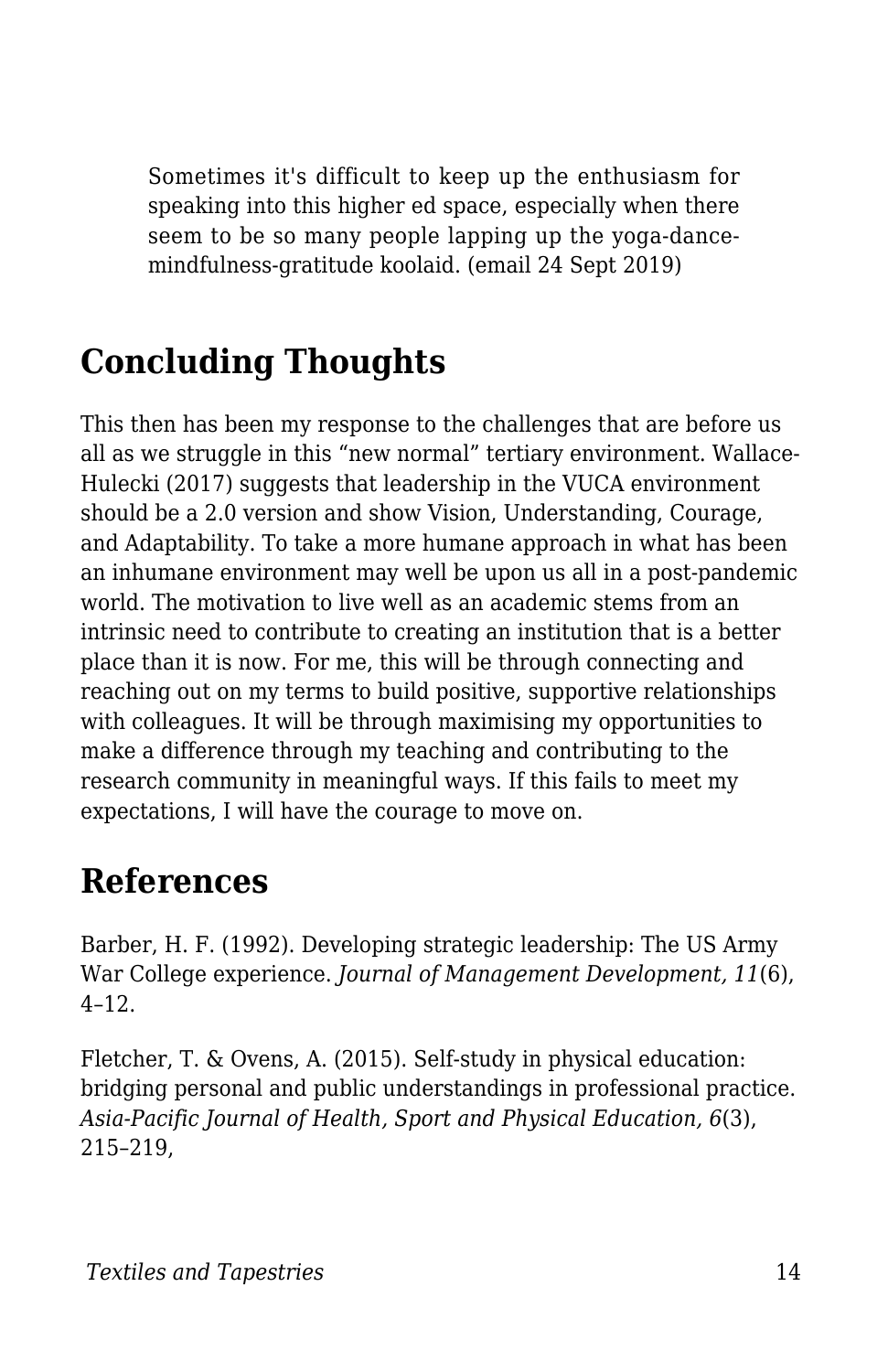Garbett, D. & Thomas. L. (2020). Stitching together our personal and professional selves: A self-study of inter-collegial support, (in press). In C. Edge, A. Cameron-Standerford, & B. Bergh (Eds.), *Textiles and Tapestries: Self-Study for Envisioning New Ways of Knowing*. Retrieved from https://edtechbooks.org/textiles\_tapestries\_self\_study/stitching\_togeth er

Graeber, D. (2012). Dead zones of the imagination: On violence, bureaucracy, and interpretive labor. *HAU: Journal of Ethnographic Theory*, *2*(2), 105–128.

Holly, M. L. (2003). *Keeping a professional journal.* Deakin University Press.

Kinman, G. (2014). Doing more with less? Work and wellbeing in academics *Somatechnics* 4.2 219–235 DOI: 10.3366/soma.2014.0129 Edinburgh University Press. [www.euppublishing.com/soma](http://www.euppublishing.com/soma)

Kinman, G., & Johnson, S. (2019). Special section on well-being in academic employees. *International Journal of Stress Management, 26*(2), 159-161. [https://edtechbooks.org/-MHn](https://psycnet.apa.org/fulltext/2019-24245-001.html)

Kishimi, I. & Koga, F. (2013). *The courage to be disliked.* Atria Books, Simon & Schuster.

LaBoskey, V. K. (2004). The methodology of self-study and its theoretical underpinnings. In J. J. Loughran & M. L. Hamilton & V. K. LaBoskey & T. Russell (Eds.), *International handbook of self-study of teaching and teacher education practices* (Vol. 2, pp. 817-869). Dordrecht: Kluwer Academic Publishers.

Olssen, M & Peters, M (2007). Neoliberalism, higher education and the knowledge economy: from the free market to knowledge capitalism. *Journal of Education Policy*, *20*(3), 313-345.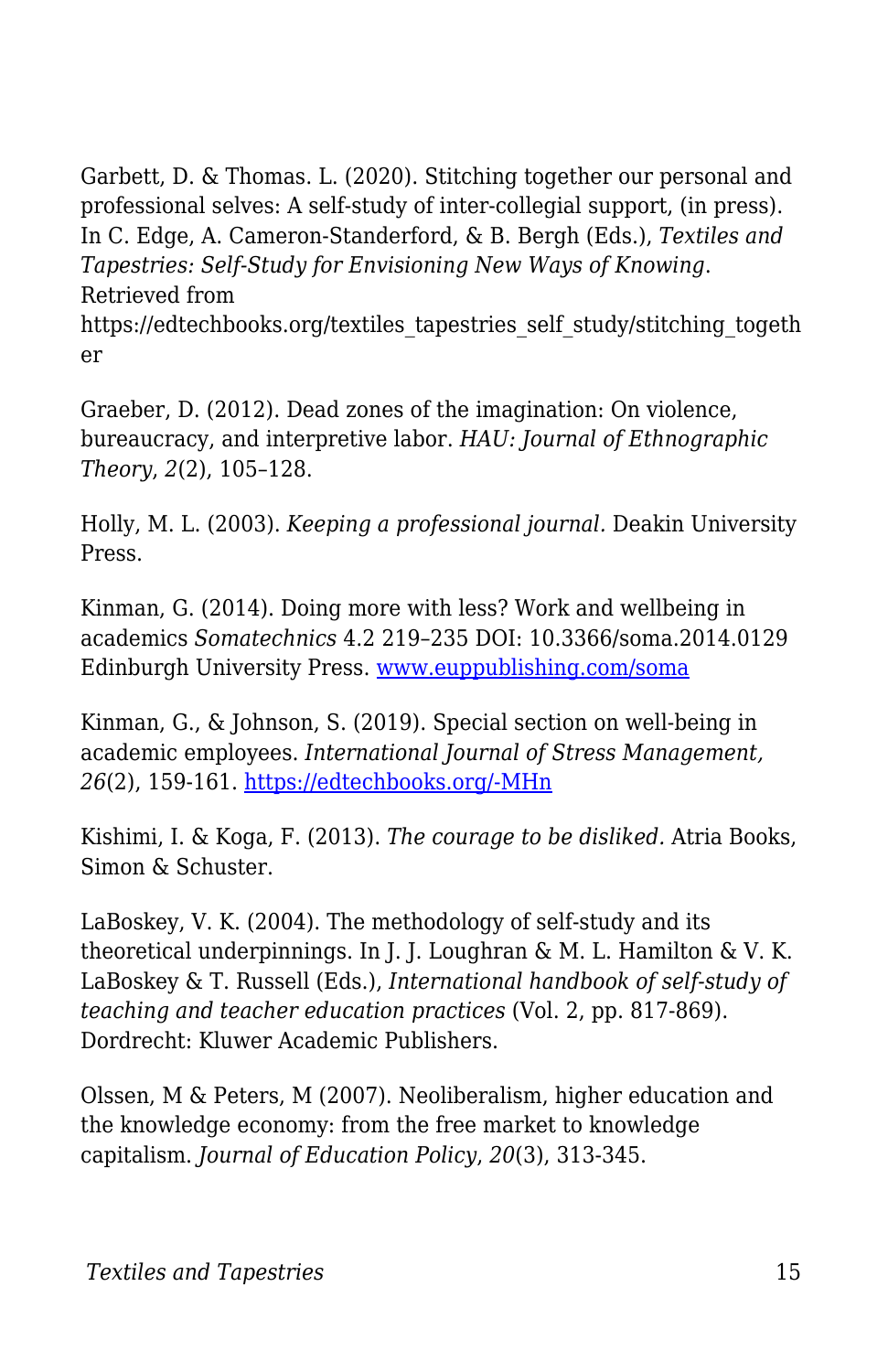Ovens, A. & Garbett, D. (2020). Weaving self-studies through journaling: A systematic review. In C. Edge, A. Cameron-Standerford, & B. Bergh (Eds.), *Textiles and Tapestries*. EdTech Books. Retrieved from

https://edtechbooks.org/textiles\_tapestries\_self\_study/weaving\_self\_st udies

Saltmarsh, S. (2016). 'No, I'm not OK': disrupting 'psy'discourses of university mental health awareness campaigns. In *Interrupting the Psy-Disciplines in Education* (pp. 167-183). Palgrave Macmillan.

Times Higher Education (2014), 'Best university workplace survey', *Times Higher Education*, 30 Jun–5 Feb, 2014, pp. 37–45.

Tobin, K., & Kincheloe, J. (2006). *Doing educational research: A handbook*. Sense Publishers

Wallace-Hulecki, L.R. (2017). Part 1: Higher Education in a VUCA World The New Normal in Higher Education. [https://edtechbooks.org/-yVp](http://www.chairacademy.com/conference/2017/conpap/WallaceHulecki.pdf)